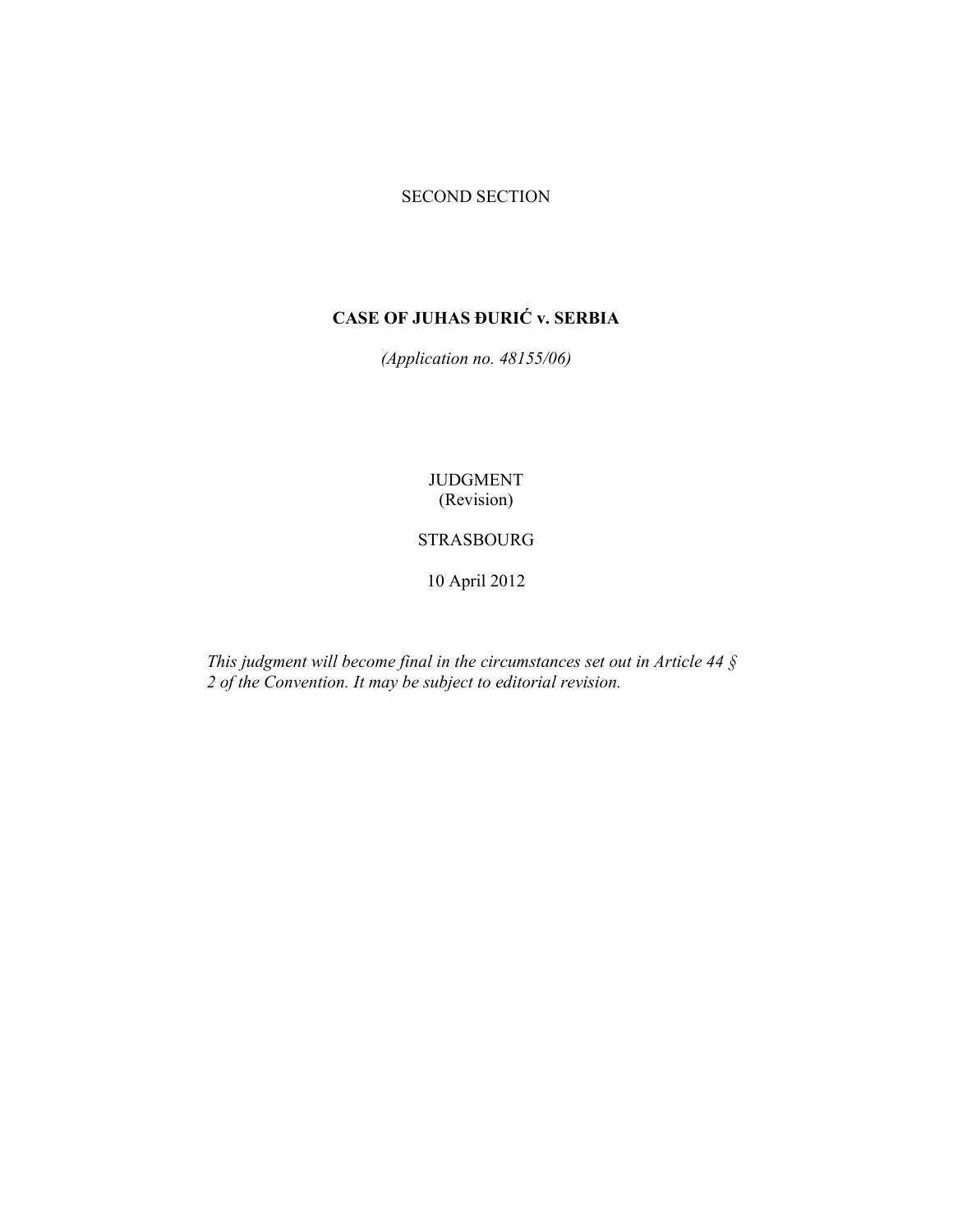**In the case of Juhas Đurić v. Serbia (request for revision of the judgment of 7 June 2011),** 

The European Court of Human Rights (Second Section), sitting as a Chamber composed of:

 Françoise Tulkens, *President,*  David Thór Björgvinsson, Dragoljub Popović, Işıl Karakaş, Guido Raimondi, Paulo Pinto de Albuquerque, Helen Keller, *judges,* and Stanley Naismith, *Section Registrar,* Having deliberated in private on 20 March 2012,

Delivers the following judgment, which was adopted on that date:

# PROCEDURE

1. The case originated in an application (no. 48155/06) against Serbia lodged with the Court under Article 34 of the Convention for the Protection of Human Rights and Fundamental Freedoms ("the Convention") by a Serbian national, Mr Viktor Juhas Đurić ("the applicant"), on 20 November 2006.

2. In a judgment delivered on 7 June 2011, the Court, *inter alia*, found that there had been no violation of Article 6  $\S$  1 of the Convention as regards the applicant's access to a court in the determination of his civil rights and obligations.

3. On 8 August 2011 the applicant, himself a licensed attorney, requested revision of the judgment in question within the meaning of Rule 80 of the Rules of Court.

4. On 11 October 2011 the Court considered this request and decided to give the Government until 23 November 2011 to submit any written observations. Those observations were received on 21 November 2011.

# THE FACTS

#### I. THE CIRCUMSTANCES OF THE CASE

5. The applicant was born in 1966. He is a practising lawyer and lives in Subotica, Serbia.

6. The facts of the case, as submitted by the parties, may be summarised as follows.

#### **A. The applicant's request regarding D.G.**

7. On 19 May 2004 the Police Department in Subotica appointed the applicant to represent D.G., a suspect in a preliminary criminal investigation, during his questioning by the police. The applicant provided no legal assistance to the suspect beyond this hearing.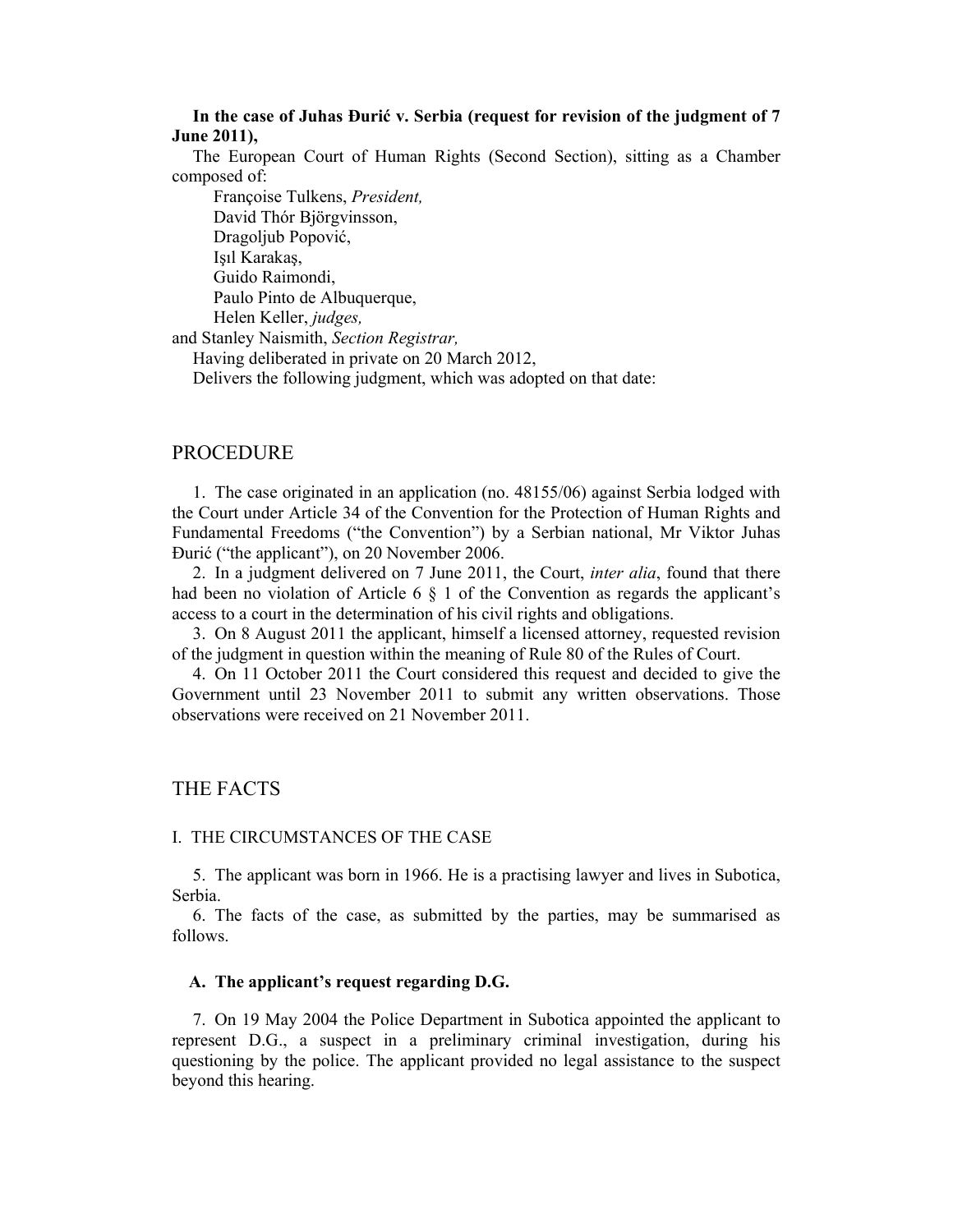8. On the same day the applicant filed a request with the police, seeking payment of his fees in accordance with the Tariff issued by the Bar Association.

9. Having received no response, on 13 September 2004 the applicant lodged a civil claim with the Municipal Court in Subotica, requesting that his fees be covered (7,800 Serbian Dinars, "RSD", approximately 105 Euros, "EUR", at the time, according to the exchange rate of the National Bank of Serbia).

10. On 21 April 2005, the Municipal Court rendered a judgment in default (*presuda zbog izostanka*) in favour of the applicant. It thereby ordered the Police Department to pay him a total of RSD 18,800 (approximately EUR 230 at the time), on account of his fees and litigation costs, plus statutory interest.

11. On 15 August 2005 the District Court in Subotica quashed this judgment on appeal.

12. On 23 January 2006 the Municipal Court declared itself as lacking jurisdiction *ratione materiae* to consider the applicant's claim on its merit (*oglasio se stvarno nenadležnim za postupanje*) and ordered the applicant to pay RSD 10,500 for litigation costs (approximately EUR 120 at the time).

13. On 29 September 2006 the District Court confirmed this decision on appeal and it thus became final.

14. Both the Municipal Court and the District Court reasoned, *inter alia*, that the fees in question were related to a preliminary criminal investigation, which was a specific kind of administrative proceedings, not a formal criminal procedure, and concluded that his claim was therefore not for the civil courts to determine. The police themselves, however, had had an obligation to decide upon the applicant's request.

15. On 13 November 2006 the applicant paid the litigation costs imposed against him.

16. On 23 January 2008, on the grounds that he had misdirected his payment of 13 November 2006, the applicant was ordered once again to pay the litigation costs at issue plus statutory interest. By March 2009 the applicant therefore paid another RSD 18,068 (approximately EUR 190 at the time).

# **B. The applicant's request regarding G.I., D.Č., V.Đ., B.Đ. and D.Đ.**

17. On 31 July 2006 the Police Department in Subotica appointed the applicant to represent G.I., D.Č., V.Đ., B.Đ. and D.Đ., all suspects in a preliminary criminal investigation, during their questioning by the police.

18. On the same day the applicant filed a request with the police, seeking payment of his fees in accordance with the Tariff issued by the Bar Association (in total RSD 12,960, approximately EUR 155 at the time).

#### **C. The applicant's request regarding S.S., B.B., A.S., and D.J.**

19. On 6 August 2008, 24 April 2009, 19 May 2009 and 1 June 2009 the Police Department in Subotica appointed the applicant to represent S.S., B.B., A.S., and D.J., all suspects in a preliminary criminal investigation, during their questioning by the police.

20. On 11 August 2008, 11 May 2009, 21 May 2009 respectively the applicant filed a request with the police, seeking payment of his fees in accordance with the Tariff issued by the Bar Association (in total RSD 48,000, approximately EUR 500 at the time).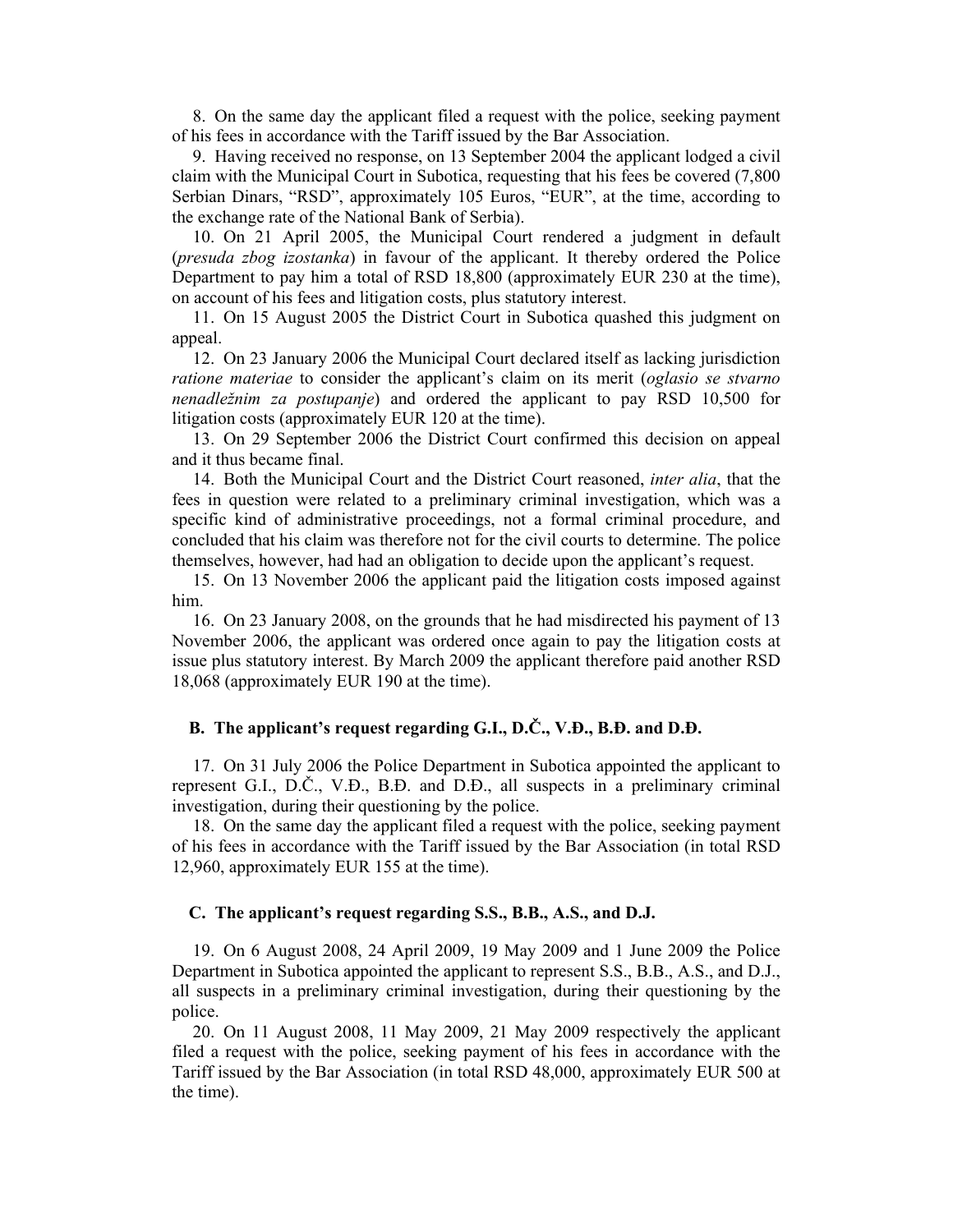#### II. RELEVANT DOMESTIC LAW AND JURISPRUDENCE

# **A. The Criminal Procedure Code (Zakonik o krivičnom postupku; published in the Official Gazette of the Federal Republic of Yugoslavia – OG FRY – nos. 70/01 and 68/02, as well as the Official Gazette of the Republic of Serbia – OG RS – nos. 58/04, 85/05 and 115/05)**

21. Article 193 § 1 provides, *inter alia*, that "criminal procedure costs" (*troškovi krivičnog postupka*) shall include all expenses incurred in connection with criminal proceedings, "from their commencement until their conclusion".

22. Article 193 § 6 provides that the costs incurred in the course of a preliminary criminal investigation (*pretkrivični postupak*), which concern fees to be paid to a police-appointed lawyer, shall be covered by the police themselves.

23. Article 196 provides, *inter alia*, that a defendant who has been convicted shall bear the costs of the criminal proceedings.

24. Article 197 § 1 provides, *inter alia*, that should criminal proceedings (*krivični postupak*) against a defendant be discontinued, the indictment be rejected, or the defendant be acquitted, the defence lawyer's fees shall be covered from the court's budget.

25. Article 197 § 6 provides, *inter alia*, that should the criminal court reject a claim for costs made under Article 197 § 1, or fail to rule thereupon within a period of three months, the defendant and his or her lawyer shall have the right to file a separate claim before the civil courts.

26. Article 225, *inter alia*, sets out the general duties of the police during a preliminary criminal investigation.

27. Article 226 §§ 7-9, *inter alia*, regulates the questioning by the police of persons suspected of having committed a crime, whose statements may, under certain conditions, be used as evidence in the subsequent criminal proceedings.

28. Article 243 provides, *inter alia*, that a formal judicial investigation shall commence upon the adoption of a specific judicial decision to this effect.

## **B. The relevant commentary as regards Articles 193, 225 and 226 of the Criminal Procedure Code**

29. Costs covered by the police in connection with Article 225 of the Criminal Procedure Code cannot be considered as criminal procedure costs within the meaning of Article 193 thereof (see *Komentar Zakonika o krivičnom postupku*, Prof. dr Tihomir Vasiljević and Prof. dr Momčilo Grubač, IDP Justinijan, Belgrade, 2005, p. 338, paragraph 2).

30. General duties of the police during a preliminary criminal investigation are not formally regulated by the Criminal Procedure Code, the exception to this rule being those activities referred to in Article 226 §§ 7-9 (ibid., p. 397, paragraph 8).

## **C. The decision issued by the investigating judge of the District Court in Subotica (Ki 25/04 of February 2005)**

31. The investigating judge held, *inter alia*, that the defendant against whom the charges had been dropped was not entitled to the full recovery of his lawyer's fees from the budget of the District Court in Subotica. Specifically, he noted that since a part of these fees concerned legal services rendered during a preliminary criminal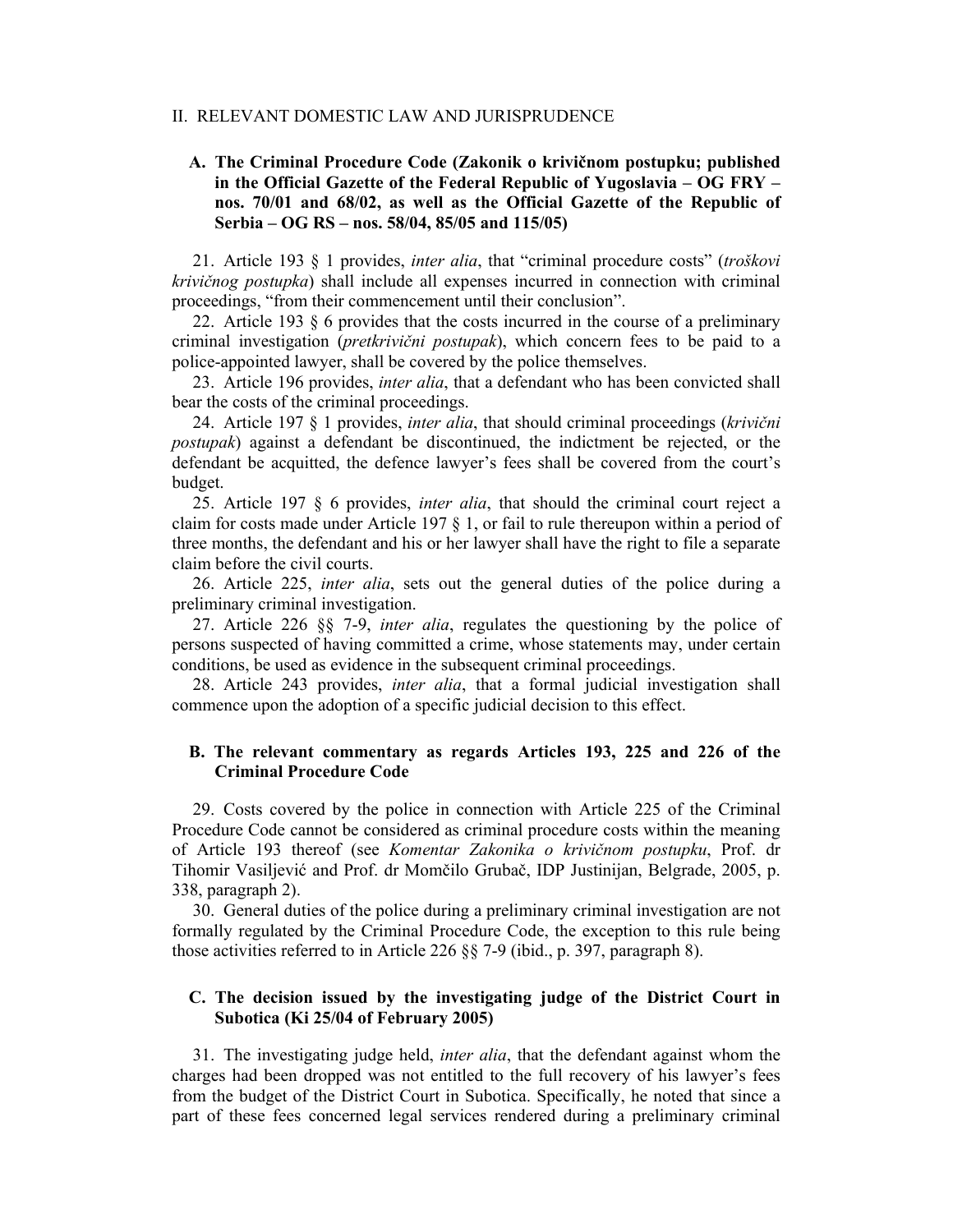investigation it was up to the police themselves to cover any such costs (the defendant's lawyer in the domestic proceedings being the applicant in the present case before the Court).

## **D. The Civil Procedure Act 2004 (Zakon o parničnom postupku; published in OG RS no. 125/04)**

32. Article 1 provides, *inter alia*, that the Civil Procedure Act shall be applied to all property-related/pecuniary matters (*imovinskopravni sporovi*), except those where the law specifically provides for another procedure.

33. Article 16 provides, *inter alia*, that should a court establish its lack of jurisdiction *ratione materiae* it shall, *ex officio*, reject the claim in question regardless of the stage of the proceedings.

## **E. The Courts' Act 1991 (Zakon o sudovima; published in OG RS 46/91, 60/91, 18/92 and 71/92)**

34. Article 12  $\S 2$  (a) provides that Municipal Courts shall have jurisdiction to rule in respect of all property-related/pecuniary claims (*imovinskopravnim zahtevima*) unless they fall within the competence of the Commercial Courts.

35. Article 17 § 1 (z) provides that the Supreme Court shall be competent to assess the lawfulness of all final administrative decisions adopted by the State, unless specifically provided otherwise by law.

36. Article 17  $\S 2$  (v) provides that the Supreme Court shall resolve any conflicts of jurisdiction (*rešava sukobe nadležnosti*) between the lower courts.

## **F. The Organisation of Courts Act 2001 (Zakon o uređenju sudova; published in OG RS nos. 63/01, 42/02, 27/03, 29/04, 101/05 and 46/06)**

37. Article 4 provides that a court of law cannot refuse to consider a claim in respect of which its jurisdiction has been established by law or the Constitution.

# **G. The General Administrative Proceedings Act (Zakon o opštem upravnom postupku; published in OG FRY nos. 33/97 and 31/01)**

38. Article 208 § 1 provides, *inter alia*, that in simple matters an administrative body shall be obliged to issue a decision within one month as of when the claimant had lodged his or her request. In all other cases, the administrative body shall render a decision within two months thereof.

39. Article 208  $\&$  2 enables the claimant whose request has not been decided within the periods established in the previous paragraph to lodge an appeal as if his or her request has been denied. Where an appeal is not allowed, the claimant shall have the right to directly initiate an administrative dispute before the competent court of law.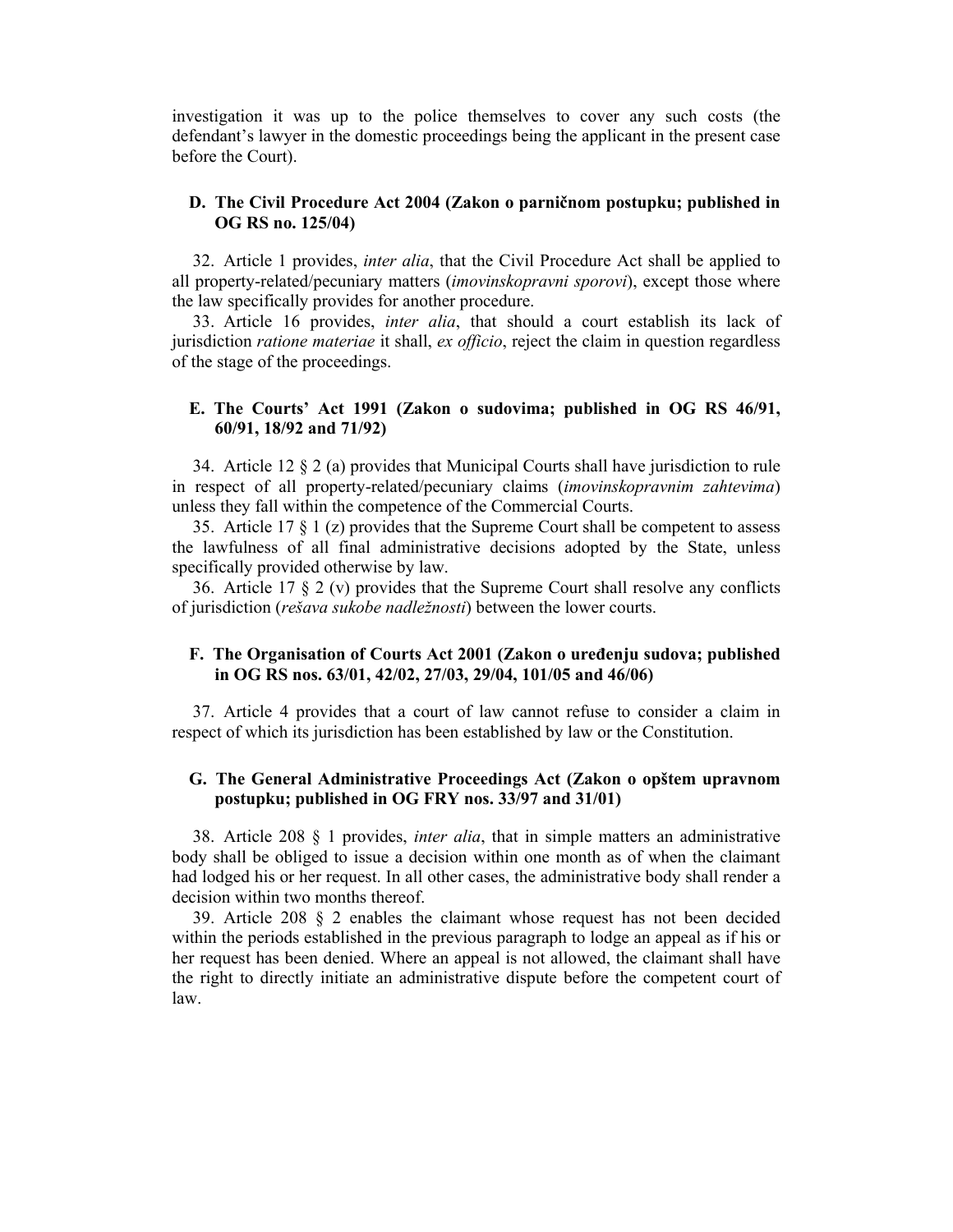## **H. The Administrative Disputes Act (Zakon o upravnim sporovima; published in OG FRY no. 46/96)**

40. Article 6 provides that an administrative dispute may only be instituted against an "administrative act", which is, *inter alia*, an act/decision adopted by a State body in the determination of one's rights and obligations concerning "an administrative matter".

41. Article 9 § 1 (1) provides that an administrative dispute may not be instituted against an "act"/decision rendered in matters where judicial redress has been secured outside of the administrative disputes procedure.

42. Articles 8 and 24 provide, *inter alia*, that a claimant who lodged a request with an administrative body shall have the right to institute an administrative dispute before a court in the following situations:

(i) Should an appellate body fail to issue a decision upon his or her appeal within sixty days the claimant may repeat the request, and if the appellate body declines to rule within an additional period of seven days the claimant may institute an administrative dispute.

(ii) In accordance with the conditions set out under (i) above, should a first instance administrative body fail to issue a decision and there is no right to an appeal, the claimant may directly institute an administrative dispute.

(iii) Should a first instance administrative body fail to issue a decision upon the claimant's request within sixty days, in matters where an appeal has not been excluded, the claimant shall have the right to lodge the said request with the appellate administrative body. Should that body render a decision, the claimant shall have the right to institute an administrative dispute against it, and should it fail to rule the claimant shall be entitled to institute an administrative dispute in accordance with the conditions set out under (i) above.

43. Article 41 § 5 provides that where an administrative dispute has been brought under Article 24 the court shall, should it rule in favour of the claimant, order the administrative body in question to decide upon the claimant's original request.

44. Articles 63 provides, *inter alia*, that should the said administrative body fail to comply with this instruction within a period of thirty days, the claimant shall be entitled to request the enforcement of the court's decision. Should the administrative body fail to respond to this request within a period of seven days, the claimant may petition the court to decide his case on the merits, i.e. to adopt the necessary decision in the administrative body's stead. The court shall then request information from the administrative body as to the reasons for its failure to comply with the court's order. Should the administrative body fail to respond within a period of seven days or should its explanation fail to satisfy the court, the court itself shall decide on the claimant's original request.

45. Articles 41 §§ 1-4, 61 and 62 provide details as regards other situations in which a claimant's request may be decided on its merits.

## **I. The relevant commentary as regards Article 24 of the Administrative Disputes Act**

46. There is no deadline for the institution of an administrative dispute in accordance with Article 24 of the Administrative Disputes Act (see *Komentar Zakona o opštem upravnom postupku i Zakona o upravnim sporovima*, Svetislav Vuković, Poslovni biro, Belgrade, 2006, p. 219).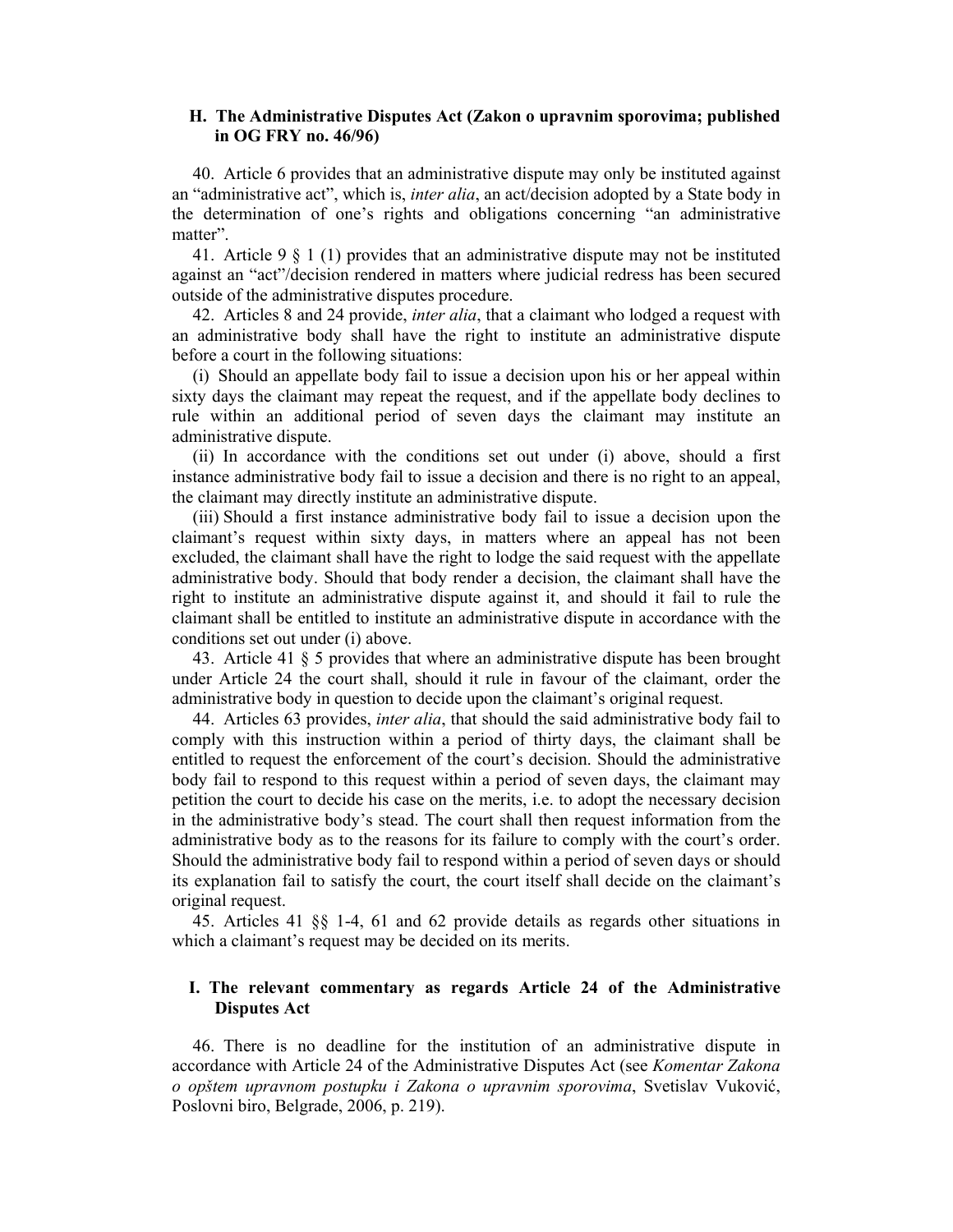#### **J. The relevant domestic case-law provided by the Government**

47. In six judgments rendered between 8 December 1999 and 9 April 2009 the Supreme Military Court and the Supreme Court of Serbia, respectively, ruled on the merits of administrative disputes concerning pension entitlements, the right to stand for elections, property-related municipal decisions, disability benefits and the proposed change in the registration of persons authorised to represent political parties (see Up. br. 2530/03, Už. 133/92, Už. 11/08, U.br. 1739/08, U.br. 48/08 and U.br. 1093/02).

## THE LAW

#### I. THE ORIGINAL JUDGMENT OF THE COURT

48. In its judgment of 7 June 2011, *inter alia*, the Court held as follows:

"65. ... [I]t is noted that the applicant's fees-related claims clearly fall within the scope of Article 6 § 1 (see, *mutatis mutandis*, *Editions Périscope v. France*, 26 March 1992, § 40, Series A no. 234-B). Further, while it is not this Court's task to decide which domestic court, civil or administrative, had jurisdiction to determine these claims on their merits (see *Beneficio Cappella Paolini v. San Marino*, no. 40786/98, § 29, ECHR 2004-VIII (extracts)), it is noted that: (i) the domestic civil courts had considered the fees issue as an administrative matter and had offered some reasoning in this respect (see paragraph 14 above); (ii) the applicant could therefore have made use of the administrative avenue and, if needed, brought his case to the Supreme Court, apparently without a deadline for so doing (see paragraphs 38-46 above); and (iii) the Supreme Court could, ultimately, either have ruled on the merits or indicated which other court had jurisdiction to proceed (see paragraphs 44, 35 and 36 above, in that order; compare also to *Beneficio Cappella Paolini v. San Marino*, cited above, where both the civil and the administrative courts had declined jurisdiction). Finally, the applicant has failed to provide domestic case-law to the effect that in any other case such as his own the civil courts had declared themselves competent *ratione materiae*, whilst the respondent State has, for its part, produced jurisprudence indicating that the domestic judiciary has been willing to consider very diverse claims within an administrative disputes' context, as well as to grant redress on the merits where appropriate (see paragraph 47 above)."

49. In such circumstances, the Court concluded, unanimously, that the applicant had not been denied access to a court in the determination of his civil rights and obligations. Accordingly, there had been no violation of Article 6 § 1 of the Convention.

#### II. THE REQUEST FOR REVISION

 $\cdot$ ..."

50. Rule 80 of the Rules of Court provides, in so far as relevant:

"A party may, in the event of the discovery of a fact which might by its nature have a decisive influence and which, when a judgment was delivered, was unknown to the Court and could not reasonably have been known to that party, request the Court ... to revise that judgment.

51. On 8 August 2011 the applicant filed a request for revision of the Court's judgment of 7 June 2011, disagreeing with its conclusion that there had been no violation of Article 6 § 1 of the Convention as regards his access to a court.

52. The applicant explained that on 20 June 2011 a major Serbian daily newspaper, *Politika*, had published an article wherein it reported that the Belgrade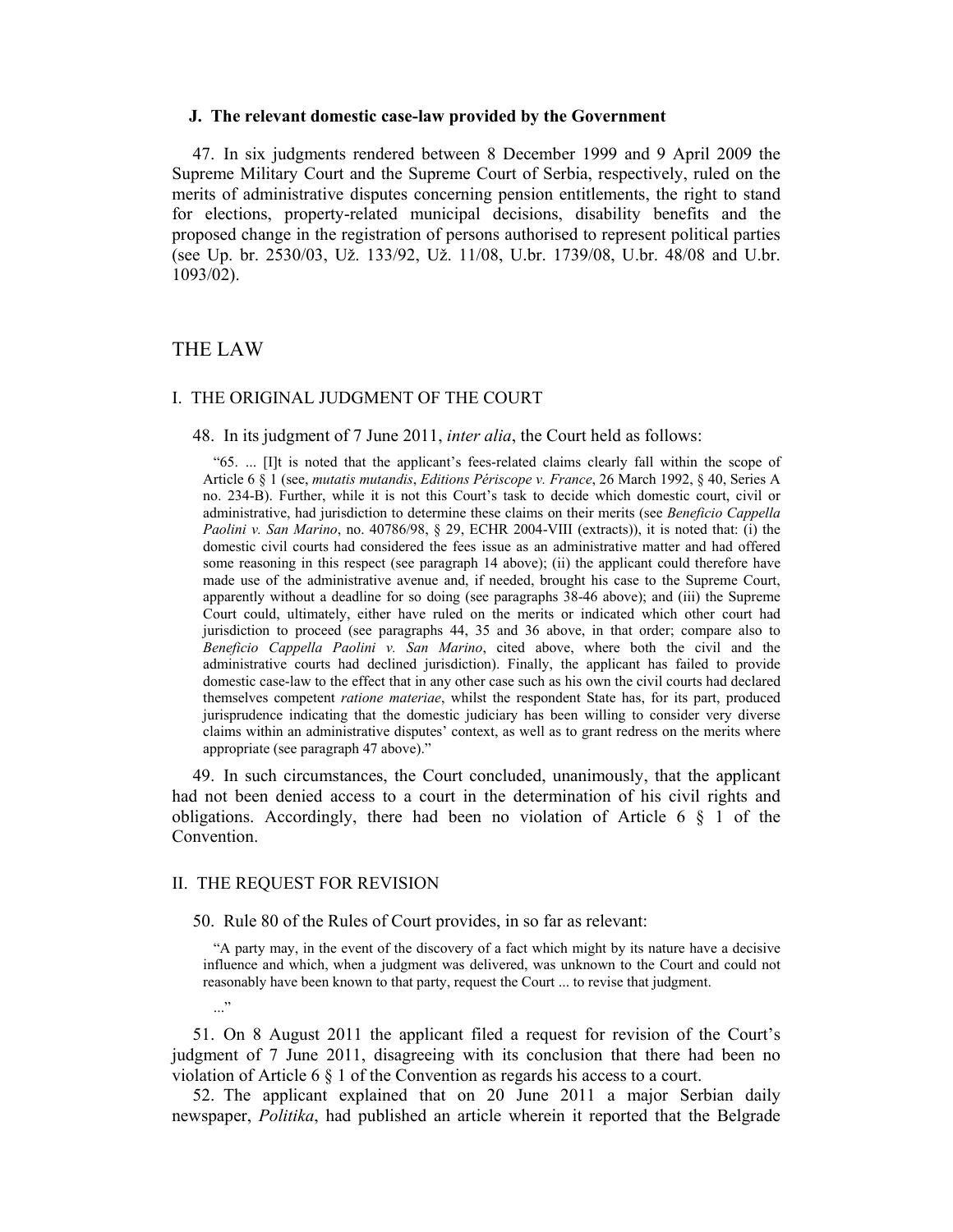Court of First Instance (*Prvi osnovni sud u Beogradu*), as confirmed by its spokesperson, had in the last couple of years been dealing with an increasing number of fees-related claims such as his own, and that many had been resolved by means of the respondent State's acceptance thereof within the civil proceedings.

53. Having read the article on 25 June 2011, on 28 June 2011 the applicant filed a request with the said court, seeking copies of the relevant judgments.

54. On 5 July 2011 the Belgrade Court of First Instance provided the applicant with the copies sought. The four civil judgments in question, of which three were based on the respondent State's explicit acceptance of the plaintiffs' claims, had been adopted between 28 March 2011 and 2 June 2011, and had all become final by 24 June 2011.

55. The applicant maintained that the Government must have been aware of the said jurisprudence, yet had omitted to provide the Court with this information, which would have been decisive for the outcome of the present case – particularly given the Court's holding in paragraph 65 of the original judgment that "the applicant ha[d] failed to provide domestic case-law to the effect that in any other case such as his own the civil courts had declared themselves competent *ratione materiae* ..." (see paragraph 48 above).

56. The Government endorsed the Court's conclusion in its original judgment, as well as its reasoning, and maintained that the domestic court decisions provided by the applicant in support of his request for revision could not be deemed "decisive" as required under Rule 80 of the Rules of Court.

57. Additionally, the applicant had failed to make use of the administrative avenue although he had been instructed to do so by the first and second instance civil courts in Subotica (see paragraphs 38-46 above).

58. Lastly, being a licensed lawyer himself, the applicant should have been aware of the relevant domestic case-law and could have informed the Court thereof, it being noted that all but one of the "new" court decisions submitted by the applicant had become final before the adoption of the Court's original judgment (see paragraph 54 above).

59. In view of the above, the Court considers that, quite apart from the other requirements contained in Rule 80 of the Rules of Court, the jurisprudence discovered by the applicant would not, "by its nature", have been "decisive" within the meaning of this provision.

60. In particular, the relevant civil judgments in the applicant's case had been adopted in 2006 while the judgments provided in support of his request for revision were all rendered in 2011, some five years later (see paragraphs 12, 13 and 54 above). It follows that there is no new evidence that at the relevant time, i.e. in 2006, any domestic civil courts had been willing to declare themselves competent *ratione materiae* in a case such as the applicant's. Moreover, the applicant could have made use of the administrative avenue and, if needed, brought his case to the Supreme Court, which, ultimately, could either have ruled on the merits or indicated which other court had jurisdiction to proceed (see paragraph 48 above).

61. The request for revision should therefore be refused.

# FOR THESE REASONS, THE COURT UNANIMOUSLY

*Decides* to reject the applicant's request for revision.